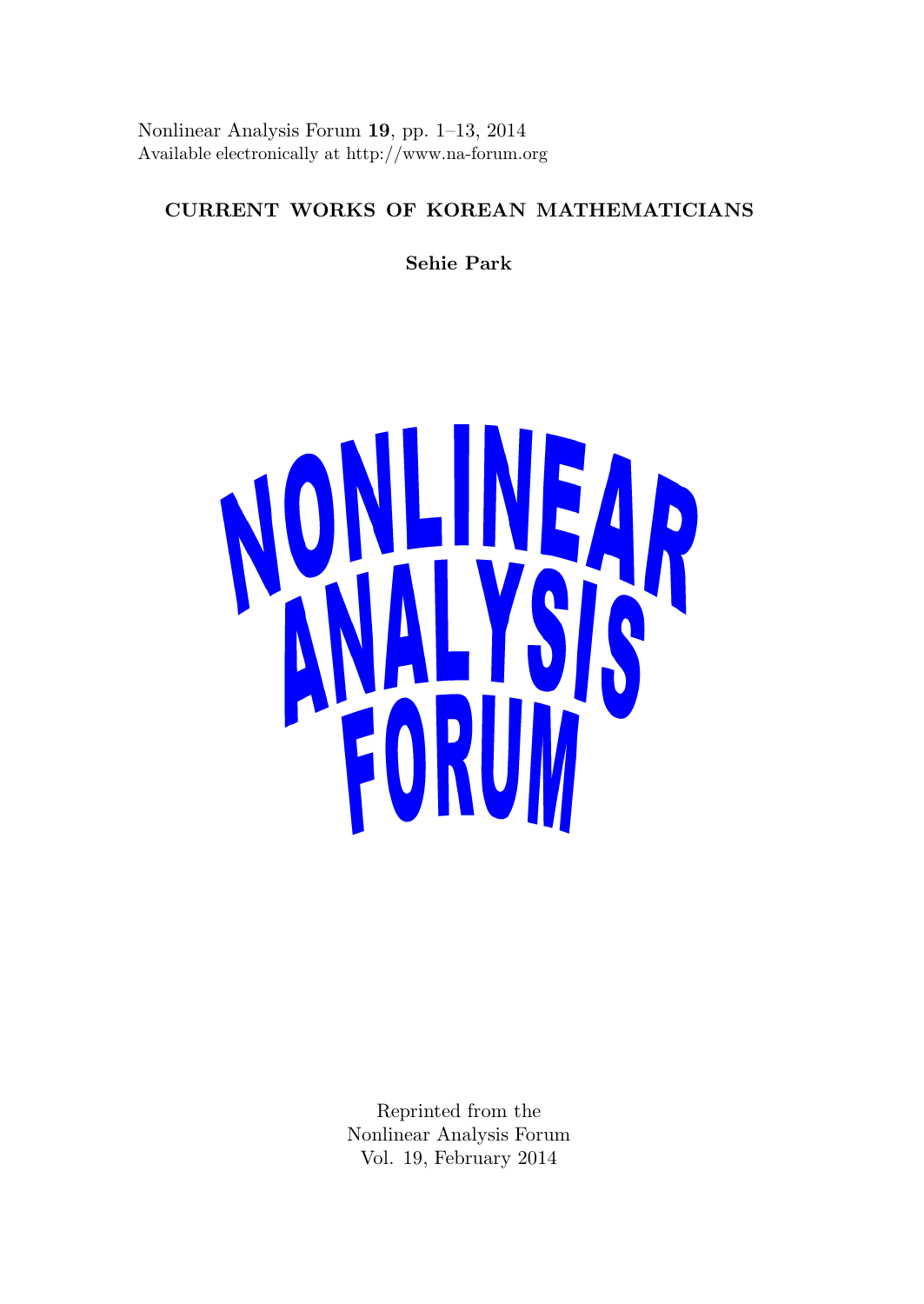# CURRENT WORKS OF KOREAN MATHEMATICIANS

Sehie Park

The National Academy of Sciences, Republic of Korea, Seoul 137–044; and Department of Mathematical Sciences Seoul National University, Seoul 151–747, KOREA E-mail : park35@snu.ac.kr, sehiepark@gmail.com

Abstract. This paper is a collection of Abstracts of 17 articles consisting of an anthology on current studies of Korean mathematicians in the series entitled Trends and Issues of Academic Research in Korea, recently published by the National Academy of Sciences, Republic of Korea. The aim of the monograph is to introduce typical recent works of Korean mathematicians of high quality. Each author in the monograph is cited a large number of times by other scholars, according to MathSciNet.

### 1. Introduction

Since 2011 the National Academy of Sciences, Republic of Korea, has published a series of monographs entitled Trends and Issues of Academic Research, to provide scholars an in-depth perspective of current trends and controversial issues of academic research. The third monograph of the series, published in early 2014, is on the field of Mathematics, and the present author, in 2012, was assigned to be its editor.

One of the editor's tasks on the series is to write an introduction to the monograph other than routine editorial ones and the introduction should explain certain current trends of the assigned field for general readers.

The practical aim of the monograph on Mathematics is to introduce typical works of Korean mathematicians working all around the world in the past and present. Among the nearly one thousand such mathematicians, we chose seventeen authors who have many citations according to MathSciNet of the American Mathematical Society.

Each of the seventeen authors was asked to write a survey of his own major contributions, and to include some related unsolved problems, conjectures, and historical remarks. The detailed fields of mathematics that appear in the anthology include ring theory, associative algebra, representation theory, algebraic geometry, partial differential equations and applications, functional equations and inequalities, operator theory, nonlinear functional analysis, fixed point theory, algebraic topology, combinatorics, numerical analysis, optimization theory, operations research, and applied mathematics.

Received Jan. 13, 2014, Online published Feb. 14, 2014.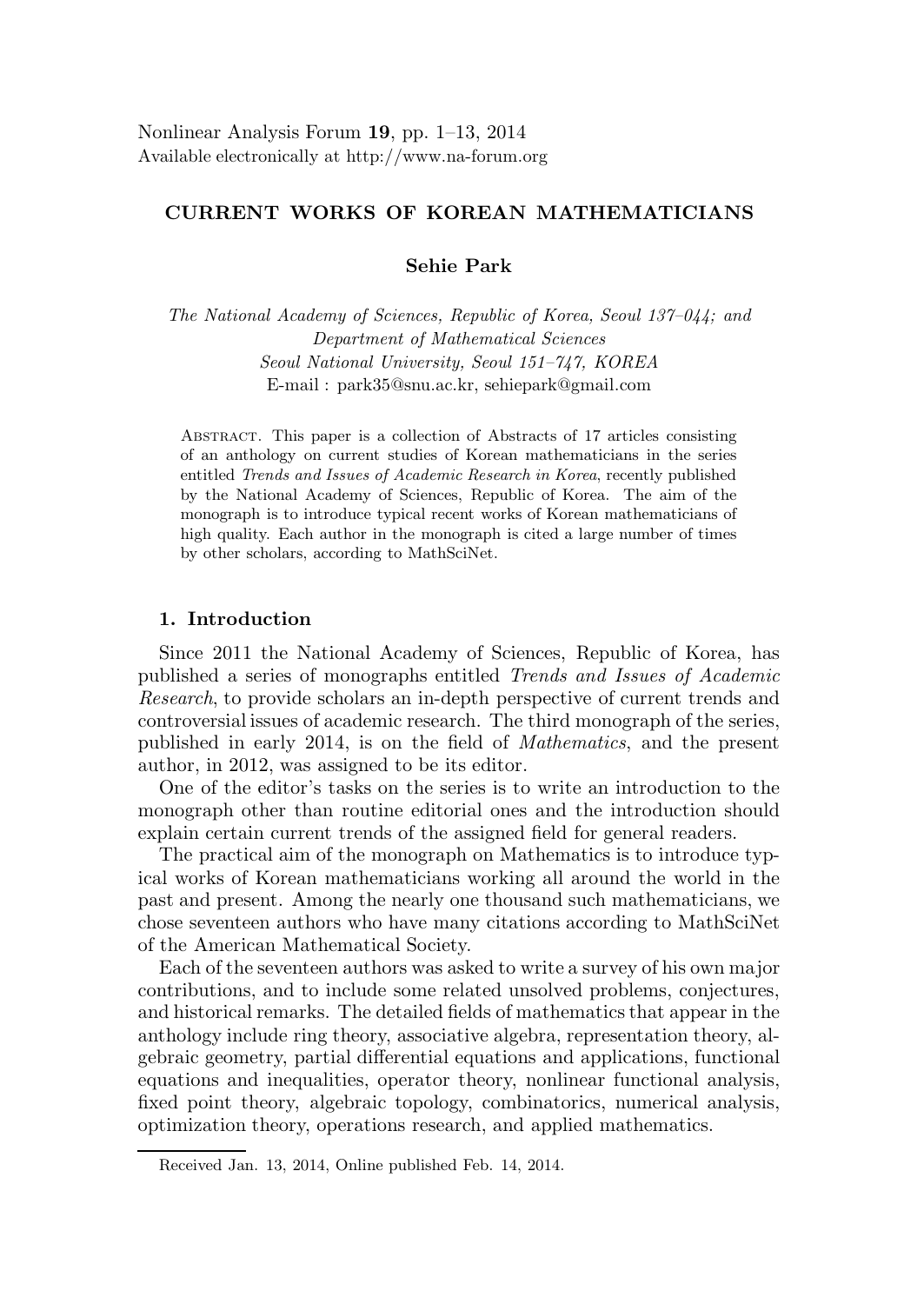We hope that the anthology will help young Korean mathematicians learn what some of their senior colleagues have done, as well as to acquaint foreign scholars with some of the accomplishments of Korean mathematicians, by using the references to each of the articles in the anthology, along with English abstracts (using their 2010 MSC numbers and key words and phrases).

Our aim in the present paper is to introduce the contents of the anthology. We have collected abstracts of the seventeen papers in the anthology (in Section 2) and the list of their authors (in Section 3).

The Korean Mathematical Society has designated 2014 as the Year of Korean Mathematics, and is going to organize the International Congress of Mathematicians (ICM), which will meet in Seoul, Korea in August 2014. It is our wish that the monograph proves to be helpful to the participants in broadening their knowledge about Korean mathematics.

The monograph was distributed to major public libraries, university libraries, and mathematics departments in universities in Korea.

## 2. Abstracts of the seventeen articles

The third monograph of the series Trends and Issues of Academic Research, published by the NAS-ROK in 2014, is an anthology of seventeen articles concerning the current study of several detailed fields in Mathematics.

In this section we introduce the title, author, and abstract of each article in the anthology. Each article explains the major contribution of each author, with some related unsolved problems, conjectures and historical remarks.

We begin with an abstract of Introduction to the anthology, which is not contained in the seventeen articles.

# Introduction to the anthology

# Sehie Park

We introduce the overall areas of Mathematics and the detailed research fields in Mathematics and Mathematical Sciences according to 2010 Mathematics Subject Classification (2010 MSC) issued by the American Mathematical Society and the European Mathematical Society. We state general processes of mathematical research and underscore the importance of citations of research articles. We also recall the passage of twentieth century Mathematics into the one in the present century, the research situations of modern sciences in Korea, and some illustrations of progress of the Korean mathematical community. Finally, we state the editorial policy of this monograph.

The following are abstracts of the seventeen articles in the anthology, with 2010 MSC and Key words and phrases.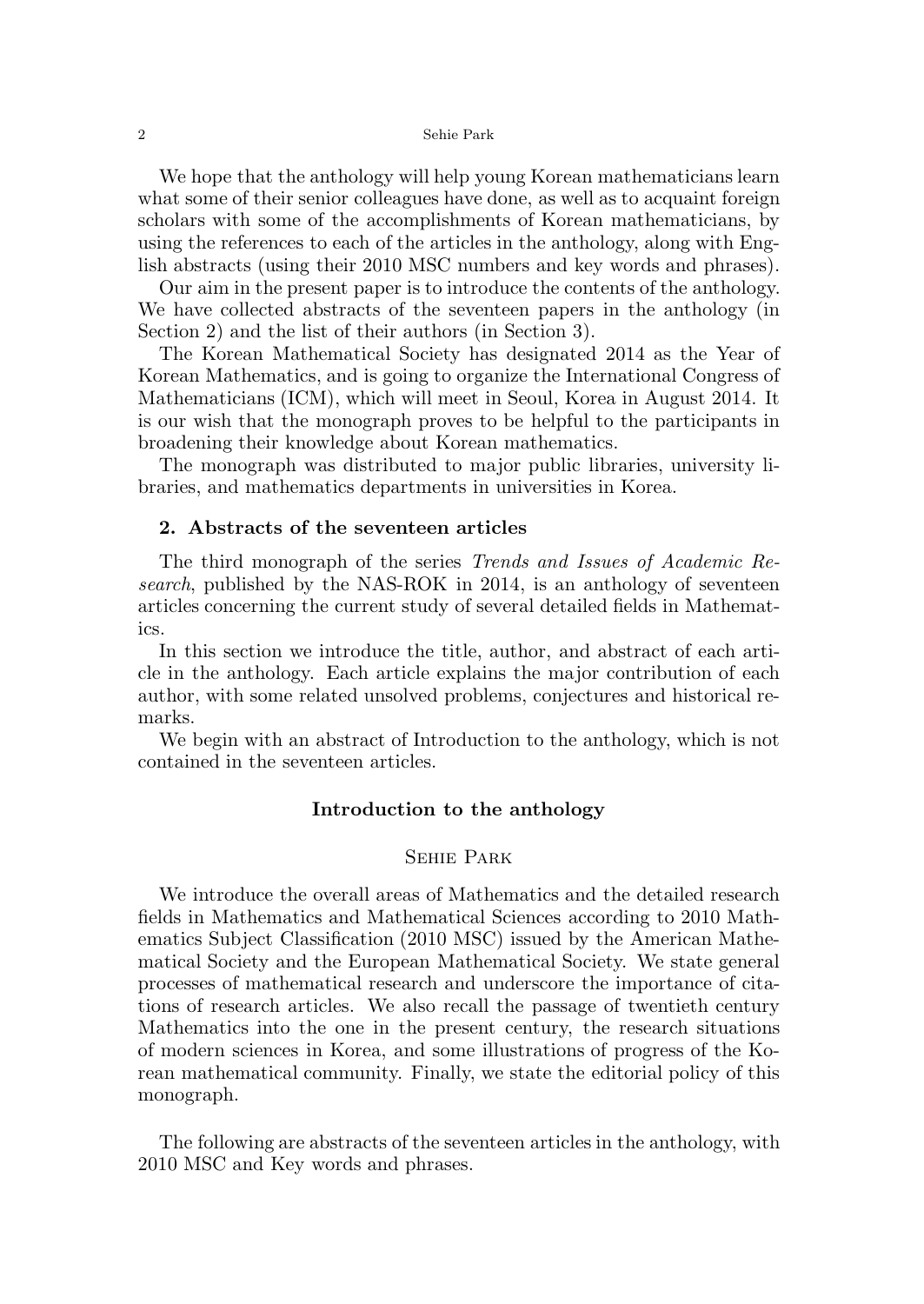## Rings of quotients and essential overrings

### Jae Keol Park

This is mainly concerned with the study of right essential overrings of a ring and their properties. When a ring  $R$  is not right nonsingular, there appear numerous unexpected (also some pathological) results for right essential overrings. Thereby, the study for essential overrings is a new frontier topic in Ring Theory beyond maximal rings of quotients. We introduce various stimulating results and examples of right essential overrings which are not right rings of quotients of a ring  $R$  for further research.

2010 Mathematics Subject Classification: 16D20, 16D50, 16D70, 16D80, 16D99, 16L60, 16S50, 16U90, 16W20, 16W99

Key words and phrases: injective hull, QF-ring, right ring of quotients, maximal right ring of quotients, right essential overring, rational extension, dense submodule, essential submodule, compatible ring structure, right Osofsky compatibility, right Osofsky compatible ring.

### The representation theory in Korea: Present and Future

## Seok-Jin Kang

In this article, we give a brief account of main subjects in representation theory and discuss their developments. We also give a short description of the contributions made by Korean mathematicians such as Rim-Hak Ree, Bom-Shik Chang, Tae-il Suh, Byoung Song Chwe and Hyo Chul Myung. We then explain more recent developments made by Korean mathematicians in representation theory. The topics that we cover in this article include Kac-Moody algebras, quantum groups, crystal basis theory, Khovanov-Lauda-Rouquier algebras and higher representation theory.

2010 Mathematics Subject Classification: 05E10, 11F22, 16G99, 17B37, 17B65, 17B70, 81R10, 81R50, 82B23.

Key words and phrases: representation theory, Lie algebra, Kac-Moody algebra, quantum group, crystal basis, Khovanov-Lauda-Rouquier algebra, 2-category, higher representation theory.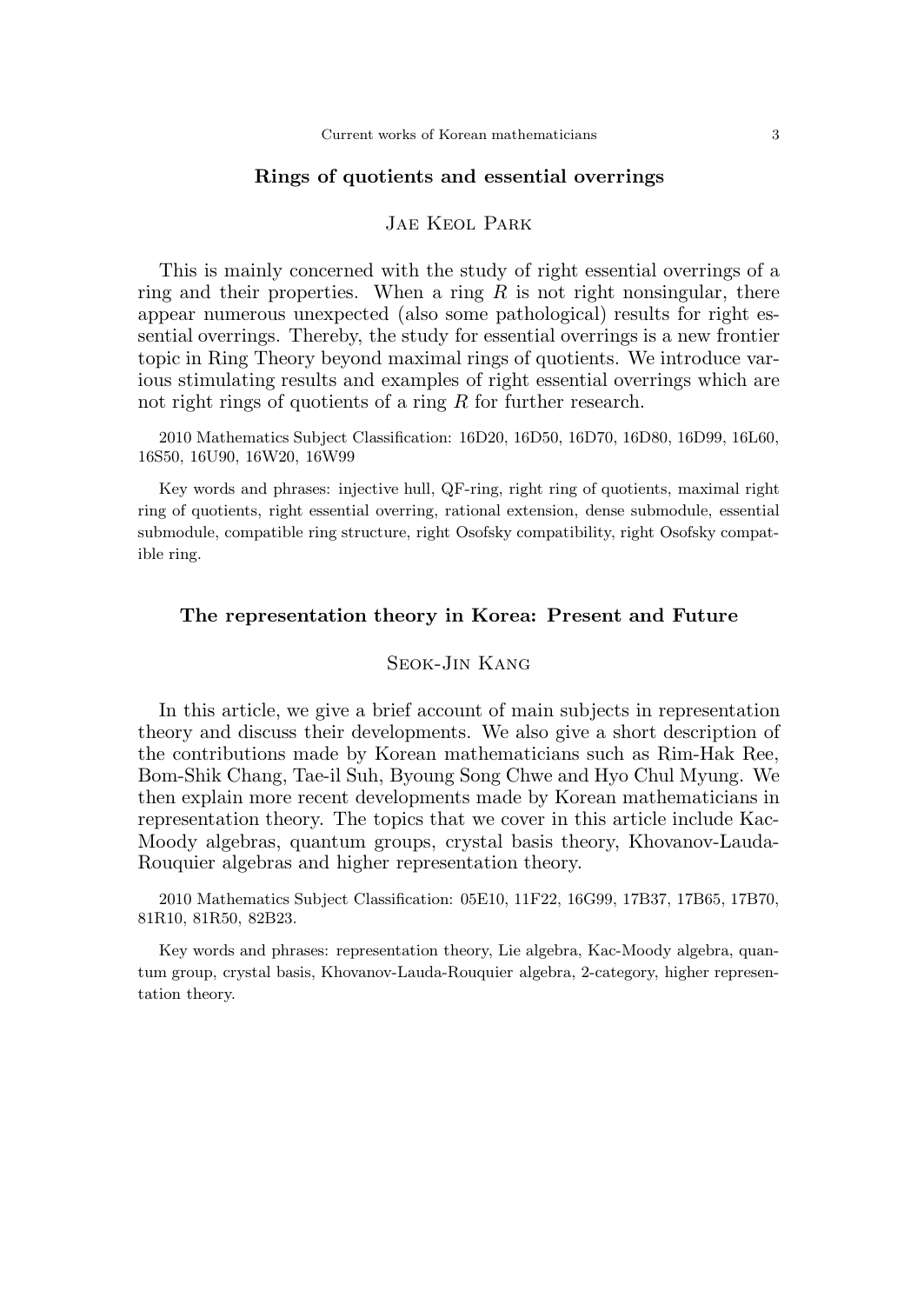# Target rigidity of projective manifolds

### Jun-Muk Hwang

Target rigidity arises in the study of deformations of surjective holomorphic maps between complex projective manifolds. A projective manifold X is target rigid if any surjective holomorphic map  $f: Y \to X$  with X as a target cannot be deformed, with  $X$  and  $Y$  unchanged, in a nontrivial way. We survey known examples of projective manifolds with target rigidity with sketches of methods employed in the proof. Any projective manifold which is not uniruled is target rigid. Thus the major problem is when the manifold is uniruled. For uniruled projective manifolds, the method of varieties of minimal rational tangents introduced in the joint works of Ngaiming Mok and the author turns out to be an effective tool to study target rigidity. We review this method and exhibit how it can be applied to establish target rigidity of a large class of uniruled projective manifolds.

2010 Mathematics Subject Classification: 14D15, 14E05, 14J40, 14J45, 14J50, 14J99, 14M17, 32G99, 32H02, 32J18, 32J27, 32Q15.

Key words and phrases: deformation of holomorphic maps, Fano manifolds, minimal rational curves, varieties of minimal rational tangents, Liouville property, target rigidity.

### Inverse problems and experimental mathematics

### Jin Keun Seo

Recently, imaging techniques in science, engineering, and medicine have evolved to expand our ability to visualize internal information of an object such as the human body. In particular, there has been marked progress in MR-based electromagnetic property imaging techniques which use MRI to provide cross-sectional images of conductivity, permittivity, and susceptibility distributions inside the human body. These electromagnetic material properties of biological tissues are important biomarkers since they reveal physiological and pathological conditions of body tissues and organs.

Since 2000, Seo and his group have focused mainly on mathematical theories with experimental validations such that the theories can guide experiments on what to seek. He collaborates with scientists in biomedical engineering and medical doctors, and his group has suggested various models including MREIT, the spectroscopic inverse admittivity problem (SIAP), a micro-EIT system, a transadmittance scanner, and others. This article focus on the multi-disciplinary area known as MREIT. After the invent of irrotational MREIT, imaging techniques in MREIT have been advanced rapidly and now can offer state-of-the-art conductivity imaging for animal and human experiments.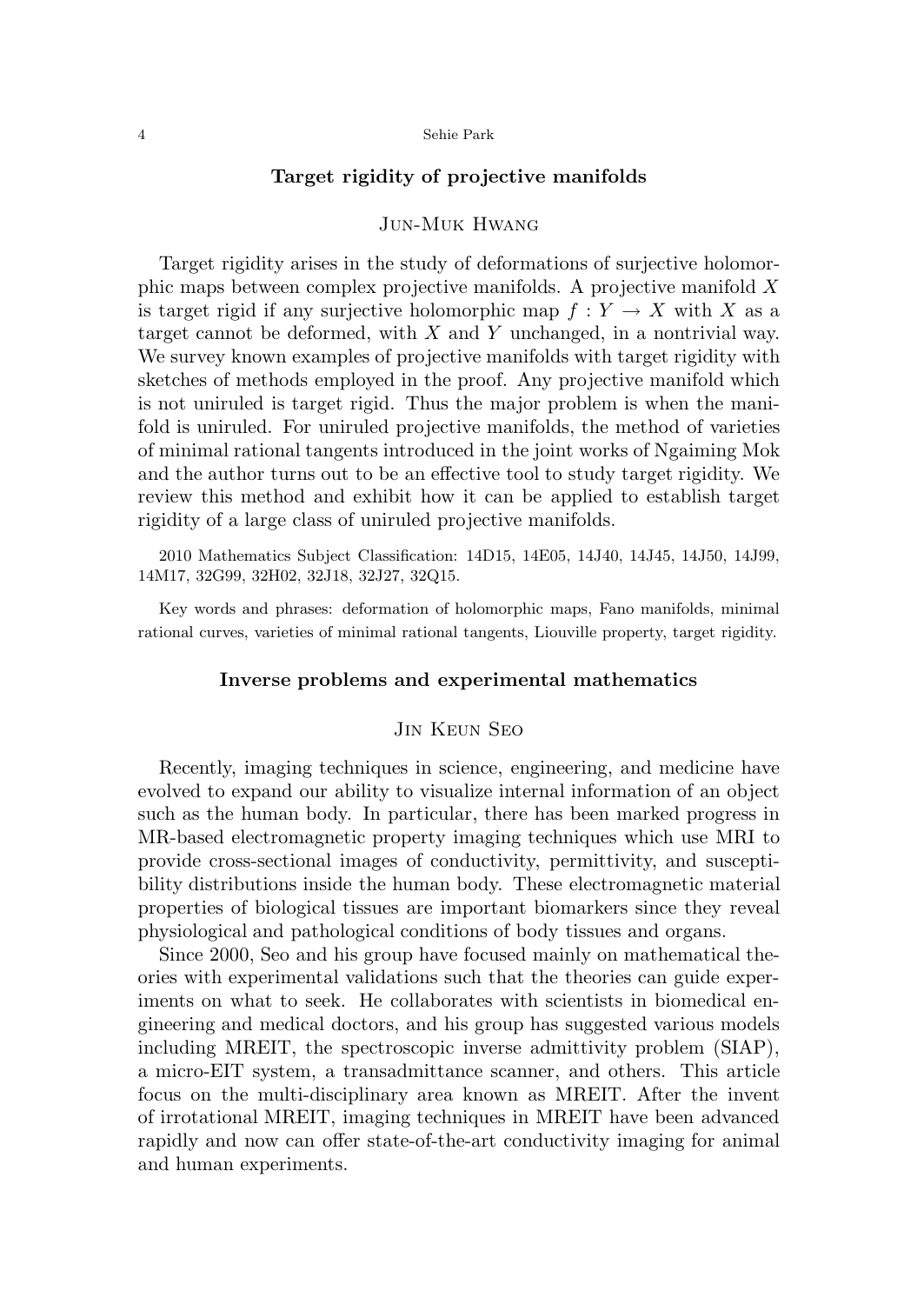2010 Mathematics Subject Classification: 35R30,35Q99, 35J61, 35J05, 65N21, 76Q05, 78A30, 78A70.

Key words and phrases: Inverse problems, Maxwell equations, Electrical impedance tomography, Magnetic resonance EIT, Harmonic analysis, Mathematical modeling, Medical imaging.

### On the singularity problem of the Euler equations

# DONGHO CHAE

The question of spontaneous apparition of singularity in the 3D incompressible Euler equations is one of the most important and challenging open problems in mathematical fluid mechanics. In this survey article we review some of recent approaches to the problem. We first review Kato's classical local well-posedness result in the Sobolev space and derive the celebrated Beale-Kato-Majda criterion for finite time blow-up. Then, we discuss recent refinements of the criterion as well as geometric type of theorems due to Constantin-Fefferman-Majda on the sufficiency condition for the regularity of solutions.

After that we review results excluding some of the scenarios leading to finite time singularities.

2010 Subject Classification Number: 35Q31, 76B03, 76W05.

Key words and phrases: Euler's equations, finite time blow-up, Boussinesq equations.

# Functional equations and inequalities

# CHOONKIL PARK

In this note, we investigate functional equations and functional inequalities and we study their applications. First of all, we introduce the historic background for functional equations and their stability. We use the direct method and the fixed point method to prove the stability. Using the stability results of additive functional equations, we investigate morphisms in the following algebras: (1)  $C^*$ -algebra, (2) Lie  $C^*$ -algebra, (3) Jordan  $C^*$ algebra, (4) Poisson  $JC^*$ -algebra, and (5)  $C^*$ -ternary algebra. We use the results on functional equations to investigate (1) fuzzy normed space, (2) random normed space, and (3) matrix normed space. Next, we study the extension process for the stability, and we investigate morphisms in the following vector spaces: (1) Banach module over  $C^*$ -algebra, (2) fuzzy normed space, (3) random normed space, (4) matrix normed space, and (5) matrix fuzzy normed space.

2010 Mathematics Subject Classification: 39B52, 39B72, 39B62, 46L05, 47H10.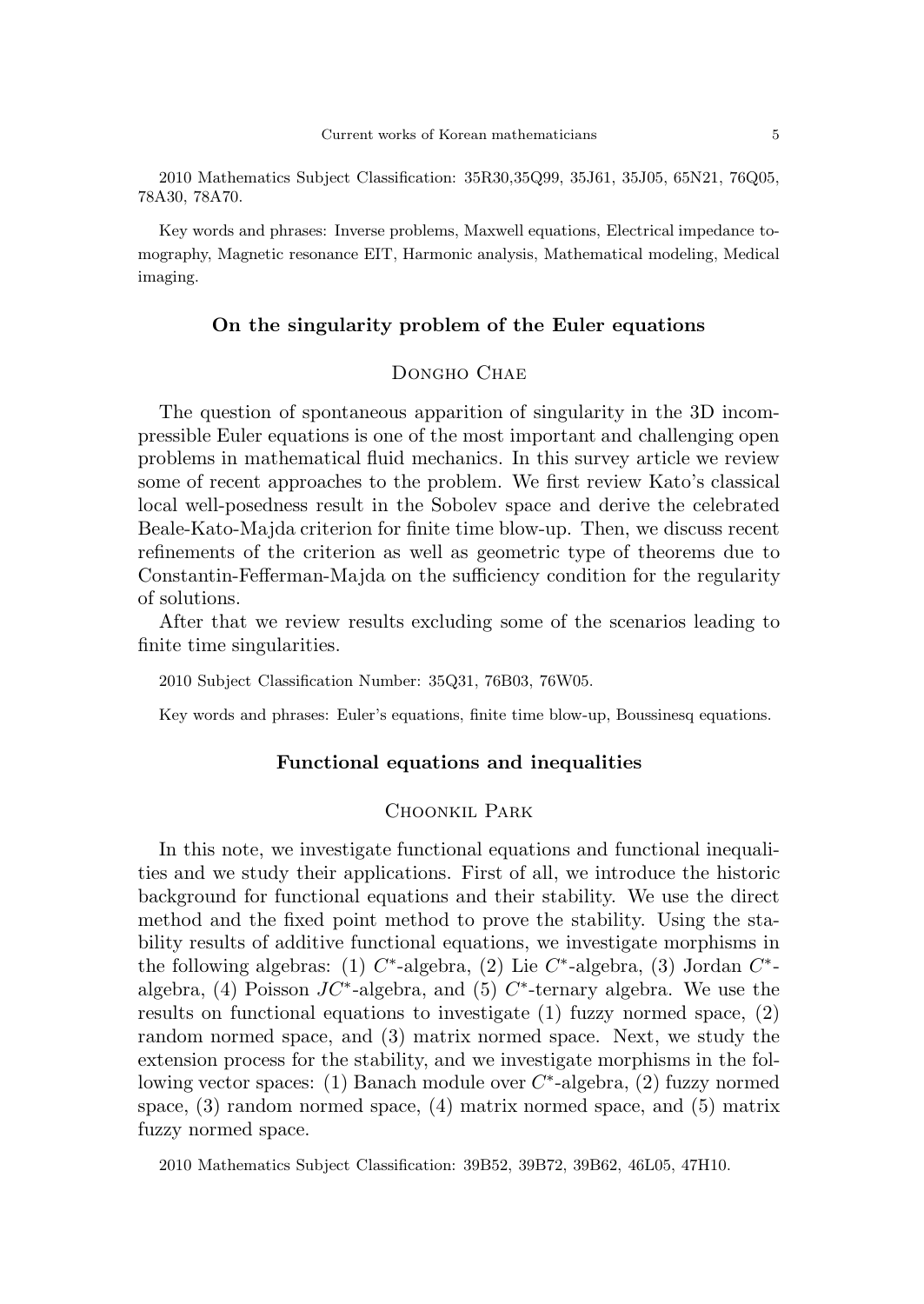Key words and phrases: stability, functional equation, functional inequality, (several)  $C^*$ -algebra, homomorphism, operator algebra, fuzzy normed space, random normed space, matrix normed space, fixed point.

## Bridge theory for Toeplitz operators

# WOO YOUNG LEE

Toeplitz operators arise naturally in several fields of mathematics and in a variety of problems in physics. Also the theory of hyponormal and subnormal operators is an extensive and highly developed area, which has made important contributions to a number of problems in functional analysis, operator theory, and mathematical physics. Thus, it becomes of central significance to describe in detail hyponormality and subnormality for Toeplitz operators. In this sense, the following question is challenging and interesting:

Which Toeplitz operators are hyponormal or subnormal?

While the precise relation between normality and subnormality has been extensively studied, as have been the classes of subnormal and hyponormal operators, the relative position of the class of subnormals inside the classes of hyponormals is still far from being well understood. We call it a "bridge theory" for operators to explore the gap between hyponormality and subnormality for bounded linear operators acting on an infinite dimensional complex Hilbert (or Banach) space. In this survey note, we provide a bridge theory for Toeplitz operators. This is originated from Halmos' Problem 5 (in 1970):

Is every subnormal Toeplitz operator either normal or analytic ?

Even though Halmos' Problem 5 was, in 1984, answered in the negative by C. Cowen and J. Long, until now researchers have been unable to characterize subnormal Toeplitz operators in terms of their symbols. In this survey note we study the subnormality and hyponormality of Toeplitz operators acting on the vector-valued Hardy space  $H_{\mathbf{C}^n}^2$  of the unit circle.

2010 Mathematics Subject Classification: 47B20, 47B35, 46J15, 15A83, 30H10, 47A20.

Key words and phrases: Hardy spaces, Toeplitz operators, Hankel operators, normal, subnormal, hyponormal, k-hyponormal.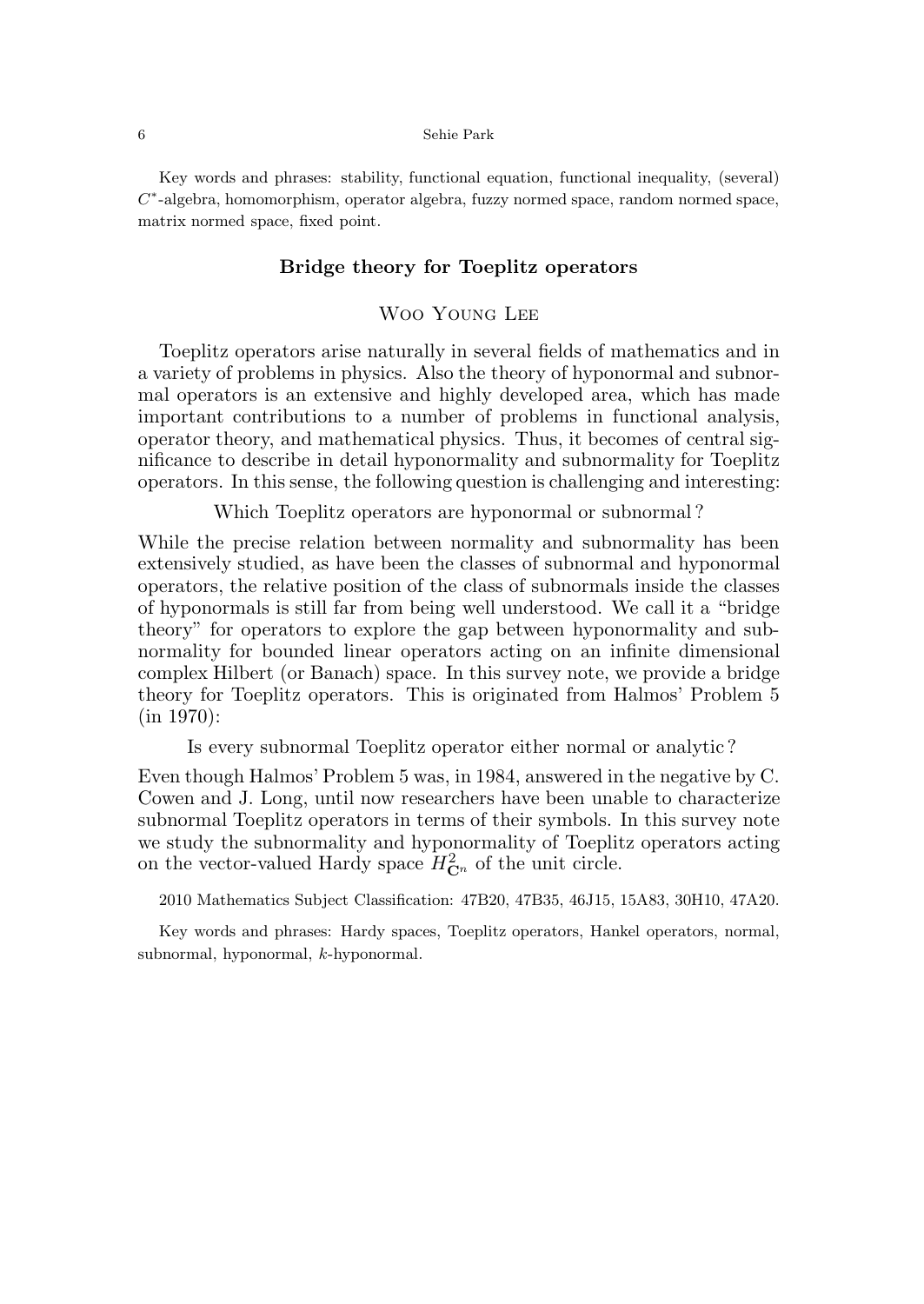### On the structure of Hilbert space operators: some recent aspects

### Il Bong Jung

The invariant subspace problem is contained in the center to study the structure of Hilbert space operators, which was suggested by John von Neumann in 1930's. We introduce some history and its background about invariant subspace problem in this article. Also we give some recent aspects and related results. And we glimpse the characterizations for operators between subnormal and hyponormal operators. Such study is called the gap theory of operators. We overview several related problems and their aspects in the gap theory. Striving operator gaps, we usually use and apply bounded classical weighted shifts. We introduce weighted shifts on directed trees which generalize the classical weighted shifts. Finally, we discuss some operator properties about them and further related studies.

2010 Mathematics Subject Classification: 47A15, 47B20, 47B15, 47B35, 47B37, 47B20, 47A05, 44A60.

Key words and phrases: invariant subspace, hyperinvariant subspace, dual algebra, normal operator, subnormal operator, hyponormal opereator, weighted shift, flatness, completion problem, directed tree, Stieltjes moment sequence, Hamburger moment sequence, composition operator.

### Iterative methods for nonlinear problems and applications

### Yeol Je Cho

In this survey, based on Picard's convergence theorem and Banach's fixed point theorem, we introduce the following: (1) some kinds of iterative methods, (2) Halpern's theorem and some related results with open problems, (3) generalized equilibrium problems and related applications, (4) hierarchical fixed point and variational inequality problems and related results, (5) multiple–sets split feasibility problems and related results, and finally, (6) bilebel mixed equilibrium problems and related results.

2010 Mathematics Subject Classification: 47H04, 47H10, 47J40, 47N10, 49J53, 52A99, 54C60, 54H25, 58E35, 90C33, 91A13, 91B50.

Key words and phrases: Picard's convergence theorem, Banach's fixed point theorem, Picard iterative sequence, Halpern's theorem, viscosity approximation method, nonexpansive semigroup, generalized equilibrium problem, variational inequality problem, illposedness and well-posedness.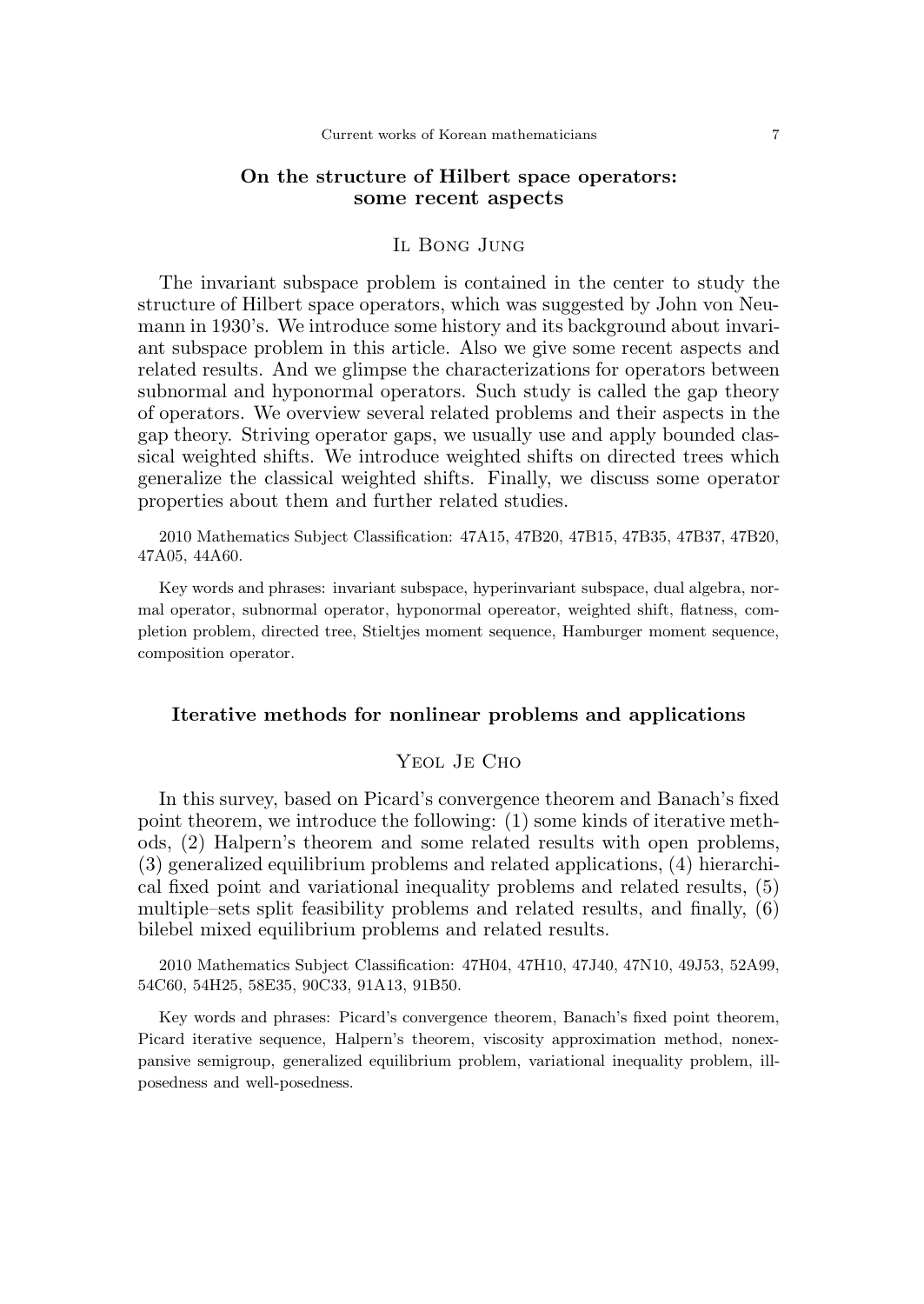# Strong convergences and weak convergences based on diverse iterative schemes

# Byung-Soo Lee

In this paper, we consider the strong convergences and the weak convergences of sequences  $\{x_n\}$  generated by the diverse iterative schemes (Mann iterative scheme, Halpern iterative scheme, Ishikawa iterative scheme, Noor iterative scheme and multi-step iterative scheme) to some fixed point (resp., common fixed point) of various kinds of mappings (resp., a family of mappings) under suitable conditions.

2010 Mathematics Subject Classification: 47H10, 47H17, 49J40, 54H25.

Key words and phrases: fixed point, strong convergence, weak convergence, nonexpansive mapping, asymptotically nonexpansive mapping, f-expansive mapping, quasicontractive mapping, asymptotically quasi-contractive mapping, asymptotically quasi-fexpansive mapping, Banach space, Hilbert space, convex structure, convex metric space, convex cone metric space, Mann iteration scheme, Ishikawa iterative scheme, Halpern iterative scheme, Noor iterative scheme, multi-step iterative scheme.

### Iterative methods for zeros of accretive operators

### Jong Soo Jung

We introduce several iterative methods for finding zeros of accretive operators in Banach spaces and provide several convergence theorems for approximating fixed points of nonexpansive mappings and pseudocontractive mappings. We present convergence theorems of several iterative methods for nonexpansive mappings and pseudocontractive mappings.

2010 Mathematics Subject Classification: 47H06, 47H10, 47J20, 47J25, 49J53.

Key words and phrases: accretive operator, monotone operator, resolvent, nonexpansive mapping, pseudocontractive mapping, fixed point, iterative method, uniformly smooth Banach space, uniformly convex space, strictly convex space, uniformly Gâteaux differentiable norm, weakly continuous duality mapping.

### The fixed point method versus the KKM method

### Sehie Park

The partial KKM principle for an abstract convex space is an abstract form of the classical Knaster-Kuratowski-Mazurkiewitz theorem. A partial KKM space is an abstract convex space satisfying the partial KKM principle. We show that how the fundamental theorems on equilibrium problems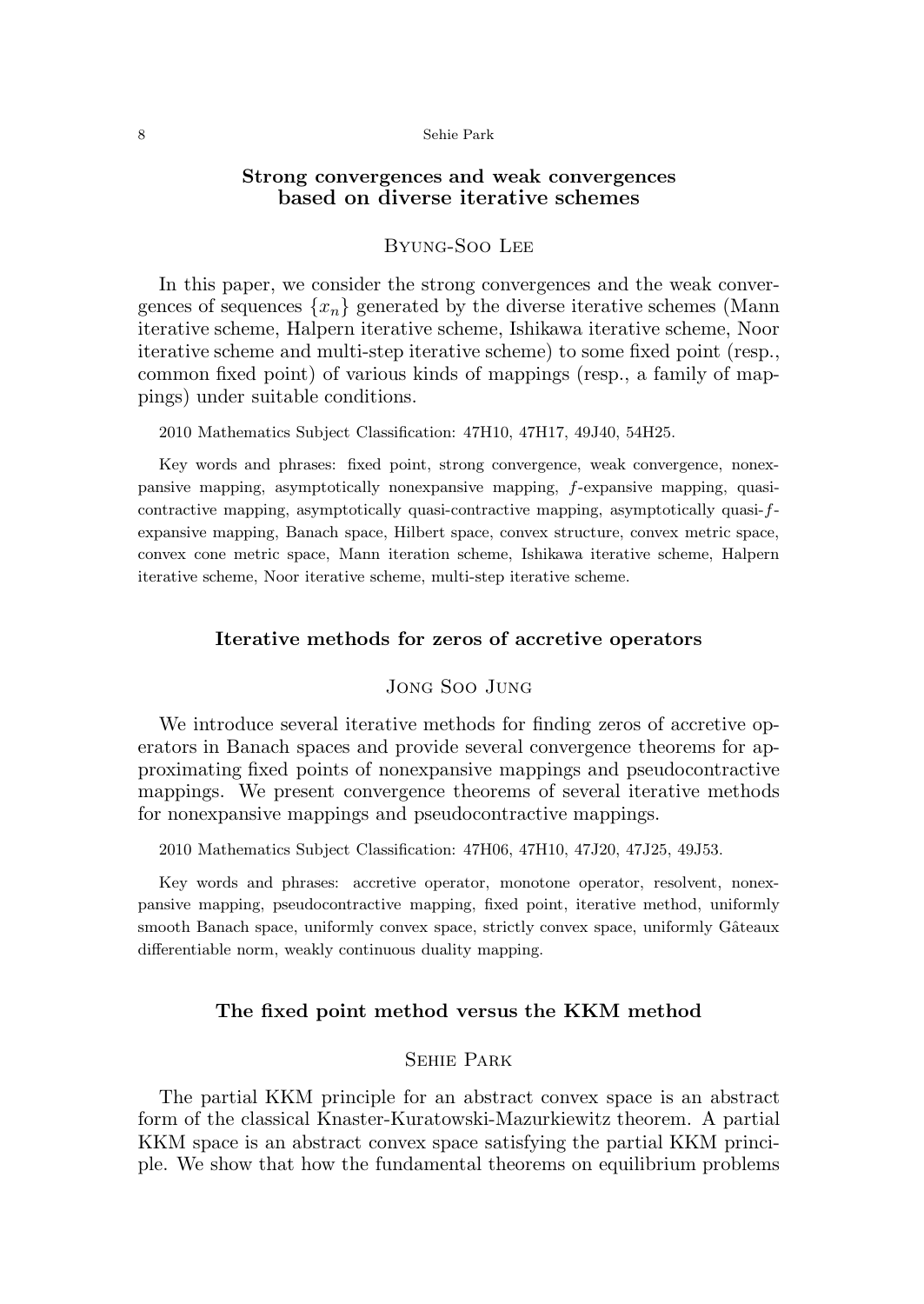can be extended to abstract convex spaces. Precisely, most of important results in the KKM theory hold without assuming the linearity in topological vector spaces. Moreover, we compare the fixed point method and the KKM method in nonlinear analysis. By applying such two methods, we obtained very general forms of the following important theorems: (1) the von Neumann minimax theorem, (2) the von Neumann intersection lemma, (3) the Nash equilibrium theorem, (4) the social equilibrium existence theorem of Debreu, (5) the Gale-Nikaido-Debreu theorem, (6) the Fan-Browder fixed point theorem, (7) generalized Fan minimax inequality, (8) an existence theorem for solutions of generalized quasi-equilibrium problems, (9) the Himmelberg fixed point theorem, and (10) a general KKM type theorem.

2010 Mathematics Subject Classification: 47H04, 47H10, 47J20, 47N10, 49J53, 52A99, 54C60, 54H25, 58E35, 90C47, 91A13, 91B50.

Key words and phrases: generalized quasi-equilibrium problem, KKM theory, abstract convex space, generalized convex space (G-convex space), minimax theorem, quasi-convex (-concave), lower (upper) semicontinuous, variational inequality, Nash equilibrium, fixed point, maximal element.

### On the Hurwitz covering enumeration problem

# Jin Ho Kwak

At the end of the nineteenth century, Hurwitz constructed a generating function for the number of nonequivalent coverings of the Riemann sphere having only simple branch points (of order two). His two papers became a source of the so-called Hurwitz Enumeration Problem: Determine the number of branched coverings of a given Riemann surface with prescribed ramification type. Some partial solutions of the problem has been obtained, but still is a famous open problem.

The Hurwitz numbers are important in topology as an enumeration problem, but also important on their connections with the geometry of the moduli space of curves, mathematical physics, and group theory.

This paper is devoted to solutions of the enumeration problem for (branched) coverings of Riemann surfaces and, more generally of graphs and manifolds with finitely generated fundamental groups. We represent here some wellknown results in this field and recent developments of the problem, and indicate a general approach to solve the problem in high-dimensional case. In this survey we cover group theoretical, combinatorial and topological points of view on the problem.

2010 Mathematics Subject Classification: 05C10, 05C15, 05A30, 14H30, 57M10, 57M12, 57M15, 57M60, 57N05.

Key words and phrases: graph, surface, manifold, (branched, regular) covering, Hurwitz number, Hurwitz system, voltage assignment, fundamental group, homology group, mirror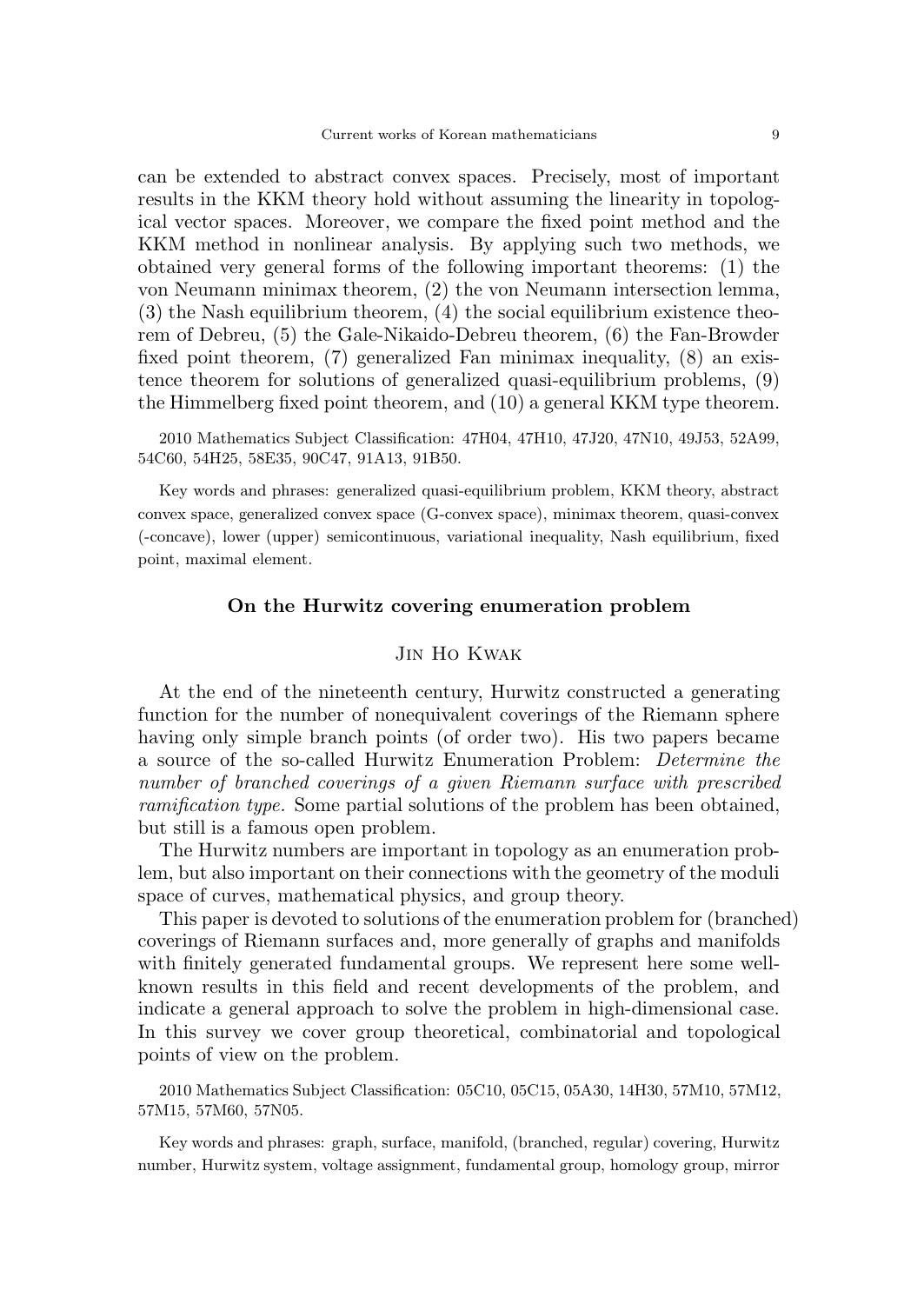symmetry, group representation, character, Möbius function, Euler function, von Sterneck-Ramanujan function, Burnside counting lemma.

### Real hypersurfaces in Hermitian symmetric spaces with rank 2

### Young Jin Suh

The purpose of this article is to introduce some recent developments for real hypersurfaces in Hermitian symmetric spaces with rank 2. There are many examples in a class of Hermitian symmetric spaces with rank 2. But among them we focus on complex two-plane Grassmannians  $G_2(\mathbb{C}^{m+2})$  =  $SU(m + 2)/S(U(2) \cdot U(m))$ , complex hyperbolic two-plane Grassmannians  $G_2^*(\mathbb{C}^{m+2}) = SU(2,m)/S(U(2) \cdot U(m))$  and complex quadrics  $\mathbb{Q}^m = SO(m +$  $2)/S(2)SO(m)$ .

Moreover, we have tried to give some detailed explanations about historical backgrounds and some important theorems for real hypersurfaces in above Hermitian symmetric spaces of rank 1 or rank 2 established until now.

2010 Mathematics Subject Classification: 53C15, 53C25, 53C40.

Key words and phrases: complex space forms, quaternionic space forms, complex two-plane Grassmannian, non-compact type complex two-plane Grassmannian, complex quadric space, shape operator, Ricci tensor, structure tensor, Jacobi operator, parallelism, invariancy, commuting condition.

# Floer homology in symplectic topology and mirror symmetry

### Yong-Geun Oh

In this survey, the author reviews what the Floer homology is and what it does in symplectic geometry both in the closed string and in the open string context. In the first case, the author will explain how the chain level Floer theory leads to the  $C^0$  symplectic invariants of Hamiltonian flows and to the study of topological Hamiltonian dynamics. In the second case, the author explains how Floer's original construction of Lagrangian intersection Floer homology is obstructed as soon as one leaves the category of exact Lagrangian submanifolds. Some applications of this general machinery to the study of topology of Lagrangian embeddings in relation to symplectic topology and to the mirror symmetry are also reviewed.

This article is mainly a survey article slightly modified and updated version of our previous survey article published in the Madrid ICM-2006 Proceedings.

2010 Mathematics Subject Classification: 53D05, 53D35, 53D40; 28D10.

Key words and phrases: Floer homology, Hamiltonian flows, Lagrangian submanifolds,  $A_{\infty}$ -structure, mirror symmetry.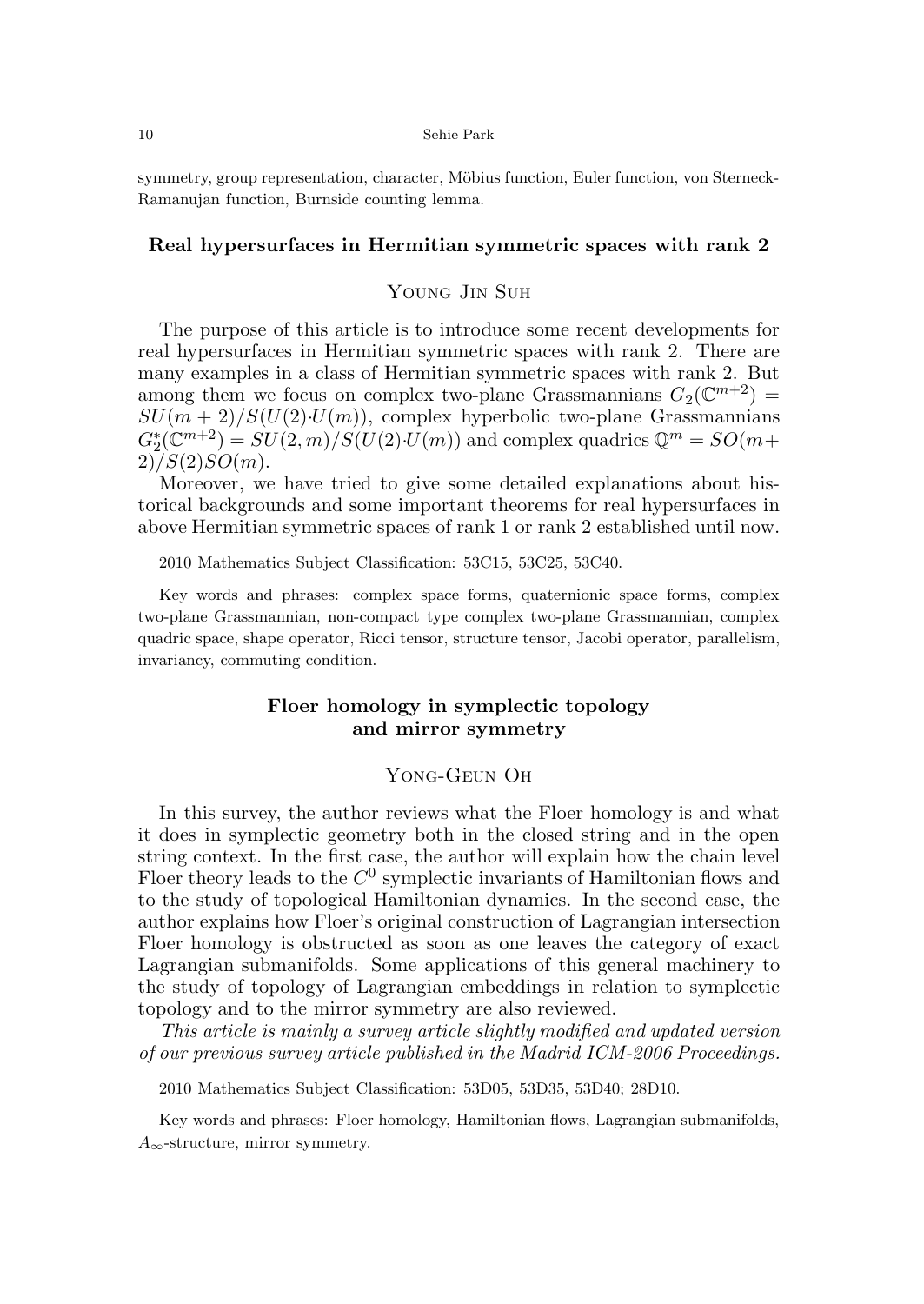# Some remarkable results in numerical analysis and applied mathematics

# Dongwoo Sheen

We summarize several results concerning Green's theorem dealing with function spaces arising from electro-magnetics. The traces of tangential fields of H(curl) space is analyzed in the sense of Sobolev spaces of negative index. Several cutting-edge nonconforming finite element spaces have been introduced. The Laplace transform method for solving evolution problems is introduced. The method is embarrassingly parallel and converges exponentially.

2010 Mathematics Subject Classification: 35A22, 35K10, 35Q61, 65N30, 64R10, 65Y05, 76M10.

Key words and phrases: Green's theorem, trace theorem, nonconforming finite element, parallel method, Laplace transform.

# Optimality conditions and stability analysis for optimization problems

# Gue Myung Lee

We give a sequential optimality condition for a convex optimization problem which holds without any constraint qualifications and an optimality condition which holds under a weakened constraint qualification.

We summarized relations among the solution sets of the vector convex optimization problem involving non-differential convex functions and the solution sets of vector variational inequalities expressed with subdifferentials, necessary and sufficient conditions to be the solutions of vector variational inequalities when their constraint sets are given by convex functions, and the result of stability analysis of perturbed strongly monotone vector variational inequalities and its application to perturbed strongly convex vector optimization problems.

We present the characterization of stable Farkas lemma when the objective function of a convex optimization problem is perturbed by linear functionals and give the stable Lagrange duality theorem for the problem as its application.

Moreover, we give the results of the stability analysis for perturbed quadratic optimization problems, which are about the continuity of Karush-Kuhn-Tucker point multifunction, the continuity of the optimal solution multifunction and the calculation formula for the directional derivative and the derivative of the optimal value function.

2010 Mathematics Subject Classification: 49J52, 49J53, 49K40, 90C20, 90C25, 90C26, 90C29, 90C30, 90C46.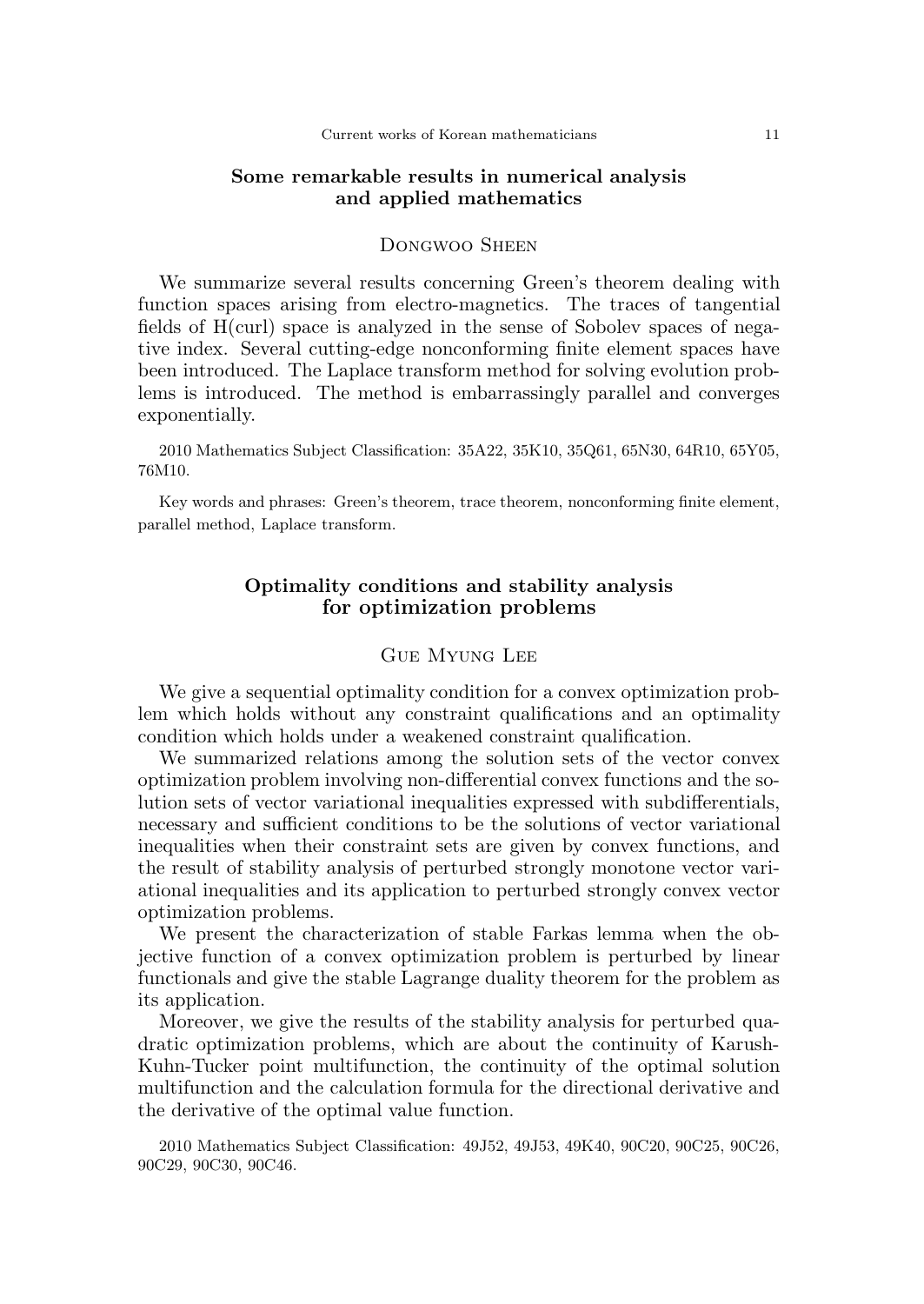Key words and phrases: optimization problem, convex function, constraint qualification, optimality condition, vector variational inequality, vector convex optimization problem, solution set, perturbed strongly monotone vector variational inequality, perturbed strongly convex vector optimization problem, stable Farkas lemma, stable Lagrange duality theorem, quadratic optimization problem, stability analysis, sensitivity analysis, KKTpoint multifunction, optimal solution multifunction, optimal value function.

# 3. The seventeen authors: Affiliations, E-mail addresses and Major fields

The following is the list of the seventeen authors of articles in the anthology with their affiliations, e-mail addresses, and the fields given mainly in MathSciNet for which their major works were done.

In the following list, the order is given alphabetically by the family name of each author.

Chae, Dongho, Distinguished Professor, Chung-Ang University, Seoul dchae@cau.ac.kr PDE and Flued mechanics

Cho, Yeol Je, Professor, Kyungsang National University, Jinju yjcho@gnu.ac.kr Operator theory

Hwang, Jun-Muk, Professor, Korea Institute of Advanced Study, Seoul jmhwang@kias.re.kr

Algebraic geometry, Several complex variables, and Analytic spaces

Jung, Il Bong, Professor, Kyungpook National University, Daegu ibjung@knu.ac.kr Operator theory

Jung, Jong Soo, Professor, Dong-A University, Busan jungjs@dau.ac.kr Operator theory

Kang, Seok-Jin, Professor, Seoul National University, Seoul sjkang@math.snu.ac.kr Nonassociative rings and algebras, Representation theory

Kwak, Jin Ho, Professor Emeritus, POSTECH, Pohang, Korea; Distinguished Professor, Jiaotong University, Beijing, China jinkwak@postech.ac.kr Algebraic topology and Combinatorics

Lee, Byung-Soo, Professor, Kyungsung University, Busan bslee@ks.ac.kr Operator theory, Calculus of variations and optimal control, Optimization, OR, and Mathematical programming

Lee, Gue Myung, Professor, Pukyong National University, Busan gmlee@pknu.ac.kr OR, Mathematical programming, Calculus of variations and optimal control, and Optimization